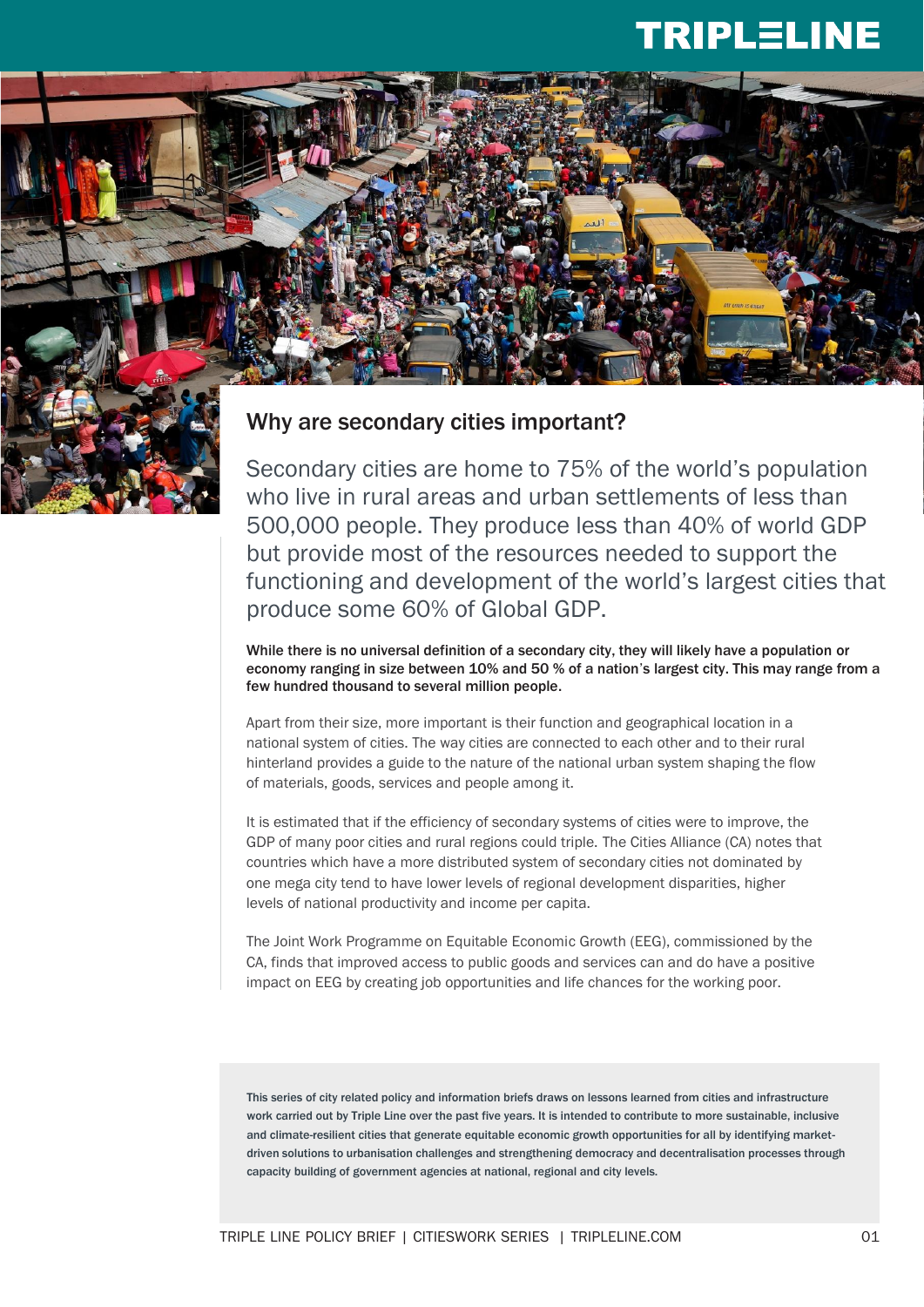Secondary cities have an important role to play as hubs of economic, government, cultural and education activities within national systems of cities. They are also beginning to play increasingly important roles as cities adopt circular economy principles in the way supply chains function. Within a network of cities, secondary cities play a vital role in linking smaller cities, towns and regional areas to their rural hinterlands and large metropolitan or regional economies. Without integration into a national system, secondary cities risk being neglected leading to inequalities as large cities capture the attention and most of the investment.

### Challenges of integrating secondary cities into a national system of cities

- High rates of urbanisation together with the linked need for strategic infrastructure to create a system of cities.
- Lack of built environment professional design and construction capacity to create the required service infrastructure for rapidly growing cities.
- Lack of administrative, financial and environmental professional capacity.
- Lack of a strategic vision for the cities system along with a methodology for identifying the necessary infrastructure for integrated economic and social development with high environmental standards.
- How to go about integrating secondary cities into a national system of cities that are productive, inclusive and sustainable.
- Lack of a shared approach to governance that is collaborative and uses common administrative systems.
- Lack of a common approach to mapping of material and resource flows through cities to enhance the development of the circular economy.
- Lack of an integrated approach to physical, fiscal and participatory planning. management and development to achieve equitable outcomes, particularly for people living in informal settlements.
- Lack of an investor friendly enabling environment to support and create innovation, jobs and opportunities.
- Need for appropriate developmental partnerships with donors, investors and civil society.

Collaboration between secondary cities can compensate for competitive disadvantages. Governments should create infrastructure to improve connectivity within systems of cities to take advantage of shared resources and capacity while reducing dependence on larger cities.



A diagram showing how it is possible to connect systems of secondary cities along a national or international economic and trade development corridor.

Source: Cities Alliance/Brian Roberts (2019)